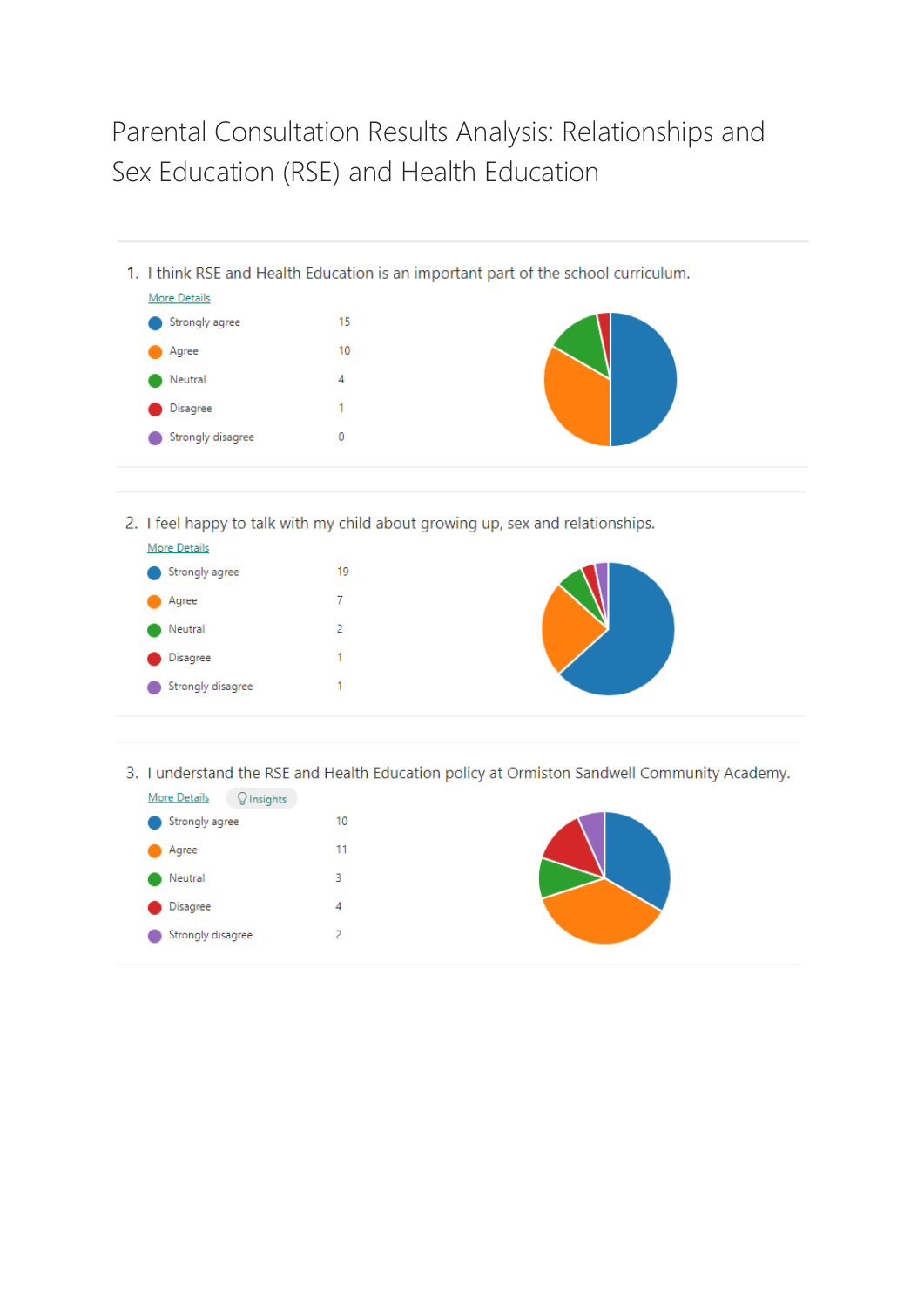4. I support the academy's vision and aims for RSE and Health Education.



5. I am aware of the topics that will be covered within RSE and Health Education sessions at Ormiston Sandwell Community Academy.

| More Details      |    |  |
|-------------------|----|--|
| Strongly agree    | 11 |  |
| Agree             | 14 |  |
| Neutral           | 2  |  |
| Disagree          | 1  |  |
| Strongly disagree | 2  |  |
|                   |    |  |

6. I am aware how students with addition needs (SEND) will be taught the range of RSE and Health Education topics required by the curriculum? See section 1.2.3.11, section 2.3.3 and section 5.2.



7. I am aware of how to submit a request to withdraw my child from the elements of sex education that are not taught as part of the compulsory national science curriculum.



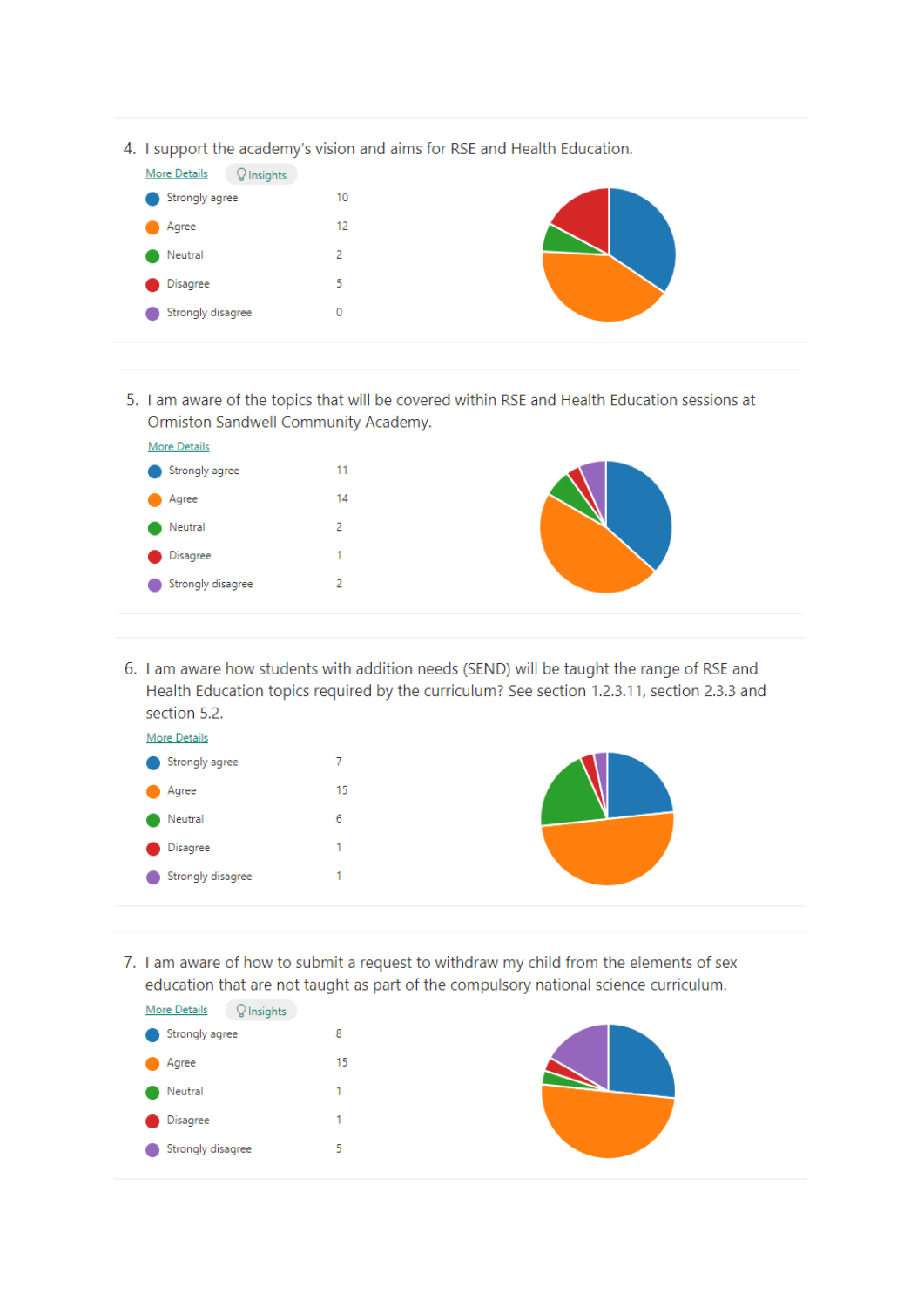8. Is there anything that you think we have not covered that needs to be addressed within the RSE and Health Education policy?

| Parental Response                                                                                                | <b>OSCA Response</b>                                                                                                                                                                                                                                                                                                                                                                                                                                                                                                                                                                                                                                                                                                                                                                                                                                                                                                                                                                                  |
|------------------------------------------------------------------------------------------------------------------|-------------------------------------------------------------------------------------------------------------------------------------------------------------------------------------------------------------------------------------------------------------------------------------------------------------------------------------------------------------------------------------------------------------------------------------------------------------------------------------------------------------------------------------------------------------------------------------------------------------------------------------------------------------------------------------------------------------------------------------------------------------------------------------------------------------------------------------------------------------------------------------------------------------------------------------------------------------------------------------------------------|
| 'Consent'                                                                                                        | In accordance with government guidelines, the RSE &<br><b>Health Education Policy highlights:</b><br>2.2.4.1 (page 7) the concepts of, and laws relating to,<br>sexual consent, sexual exploitation, abuse, grooming,<br>coercion, harassment, rape, domestic abuse, forced<br>marriage, honour-based violence and FGM, and how these<br>can affect current and future relationships.<br>2.2.4.2 (page 7) how people can actively communicate<br>and recognise consent from others, including sexual<br>consent, and how and when consent can be withdrawn (in<br>all contexts, including online).<br>2.2.5.1 (page 7) how to recognise the characteristics and<br>positive aspects of healthy one-to-one intimate<br>relationships, which include mutual respect, consent,<br>loyalty, trust, shared interests and outlook, sex and<br>friendship.                                                                                                                                                   |
| Mental health issues like<br>depression, social anxiety,<br>personality disorders and<br>where to get help from. | In accordance with government guidelines, the RSE &<br>٠<br><b>Health Education Policy highlights:</b><br>2.2.6.1 (page 8) how to talk about their emotions<br>accurately and sensitively, using appropriate vocabulary.<br>2.2.6.2 (page 8) that happiness is linked to being<br>connected to others.<br>2.2.6.3 (page 8) how to recognise the early signs of mental<br>wellbeing concerns.<br>2.2.6.4 (page 8) common types of mental ill health (e.g.<br>anxiety and depression).<br>2.2.6.5 (page 8) how to critically evaluate when something<br>they do or are involved in has a positive or negative effect<br>on their own or others' mental health.<br>2.2.6.6 (page 8) the benefits and importance of physical<br>exercise, time outdoors, community participation and<br>voluntary and service-based activities on mental wellbeing<br>and happiness.<br>In addition, support for students is signposted during RSE<br>٠<br>& Health Education sessions, as well as around the<br>Academy. |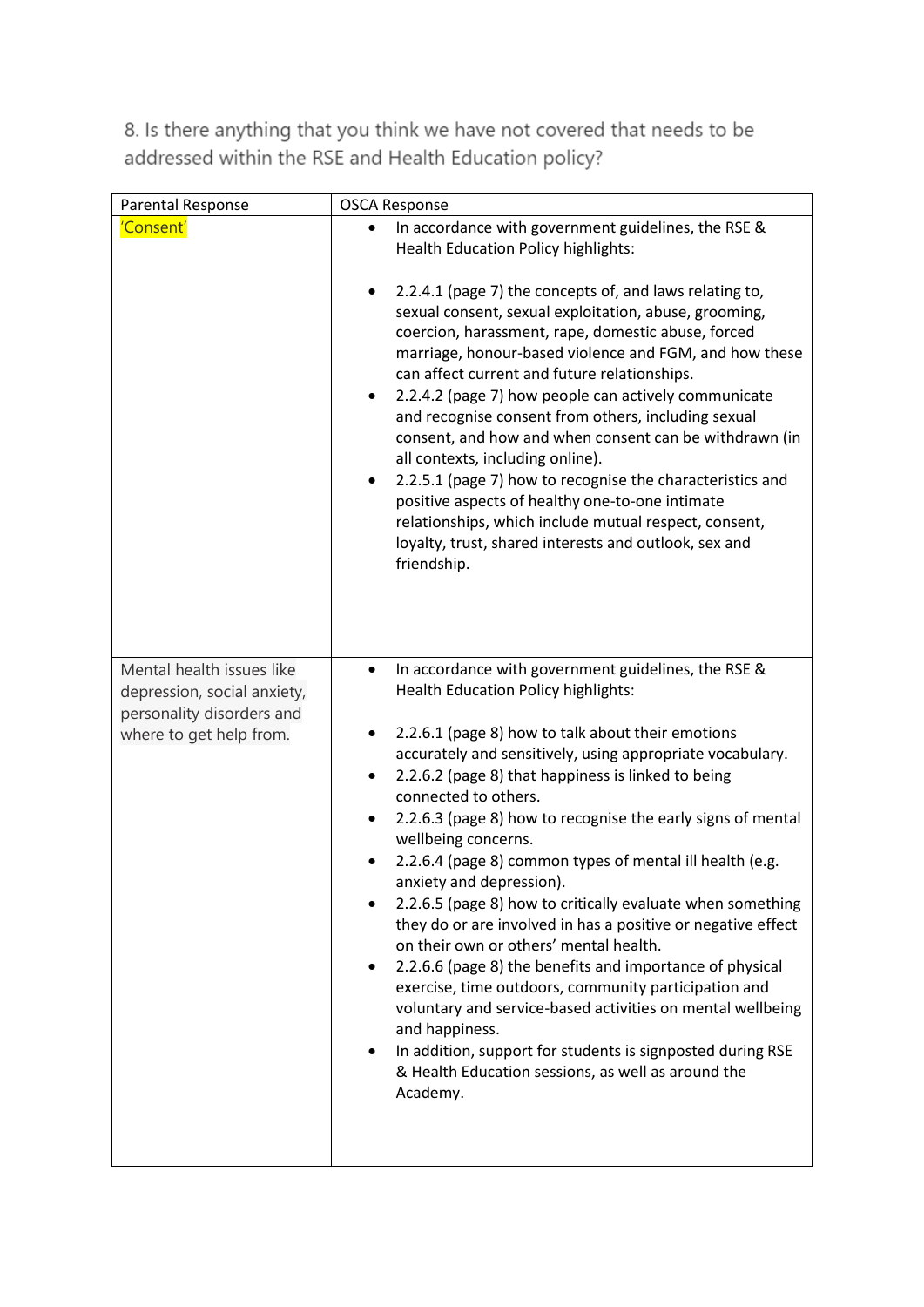| To ensure that all<br>communities are satisfied<br>and happy in the way all<br>relationships are shown, so<br>it is in keeping with their<br>traditions.                        | In accordance with government guidelines, the RSE &<br>٠<br><b>Health Education Policy highlights:</b><br>2.2.1.1 (page 5) that there are different types of<br>committed, stable relationships.<br>2.2.1.2 (page 5) how these relationships might contribute<br>to human happiness and their importance for bringing up<br>children.<br>2.2.1.3 (page 5) what marriage is, including their legal<br>status e.g. that marriage carries legal rights and<br>protections not available to couples who are cohabiting or<br>who have married, for example, in an unregistered<br>religious ceremony.<br>2.2.1.4 (page 5) why marriage is an important relationship<br>choice for many couples and why it must be freely entered<br>into.<br>2.2.1.5 (page 5) the characteristics and legal status of<br>other types of long-term relationships.   |
|---------------------------------------------------------------------------------------------------------------------------------------------------------------------------------|------------------------------------------------------------------------------------------------------------------------------------------------------------------------------------------------------------------------------------------------------------------------------------------------------------------------------------------------------------------------------------------------------------------------------------------------------------------------------------------------------------------------------------------------------------------------------------------------------------------------------------------------------------------------------------------------------------------------------------------------------------------------------------------------------------------------------------------------|
| Health education should be<br>the priority. Sex should not,<br>taking into account people<br>who have religious beliefs.<br>I.E your husband and wife,<br>before anything else. | In line with the RSE & Health Education policy, OSCA offers<br>a balanced curriculum in accordance with government<br>guidelines. This means that we must teach both Heath<br>Education and Sex/Relationship Education. However, it is<br>important to note that as an Academy we do not<br>'promote' sex before marriage, rather we educate<br>students about safe and healthy relationships.<br>The RSE & Health Education policy highlights why<br>marriage is an important relationship choice for many<br>couples and that young people have a choice to delay sex<br>or to enjoy intimacy without sex.<br>Students are taught that all aspects of their health can be<br>affected by choices they make in relationships, positively<br>or negatively, e.g. physical, emotional, mental, sexual and<br>reproductive health and wellbeing. |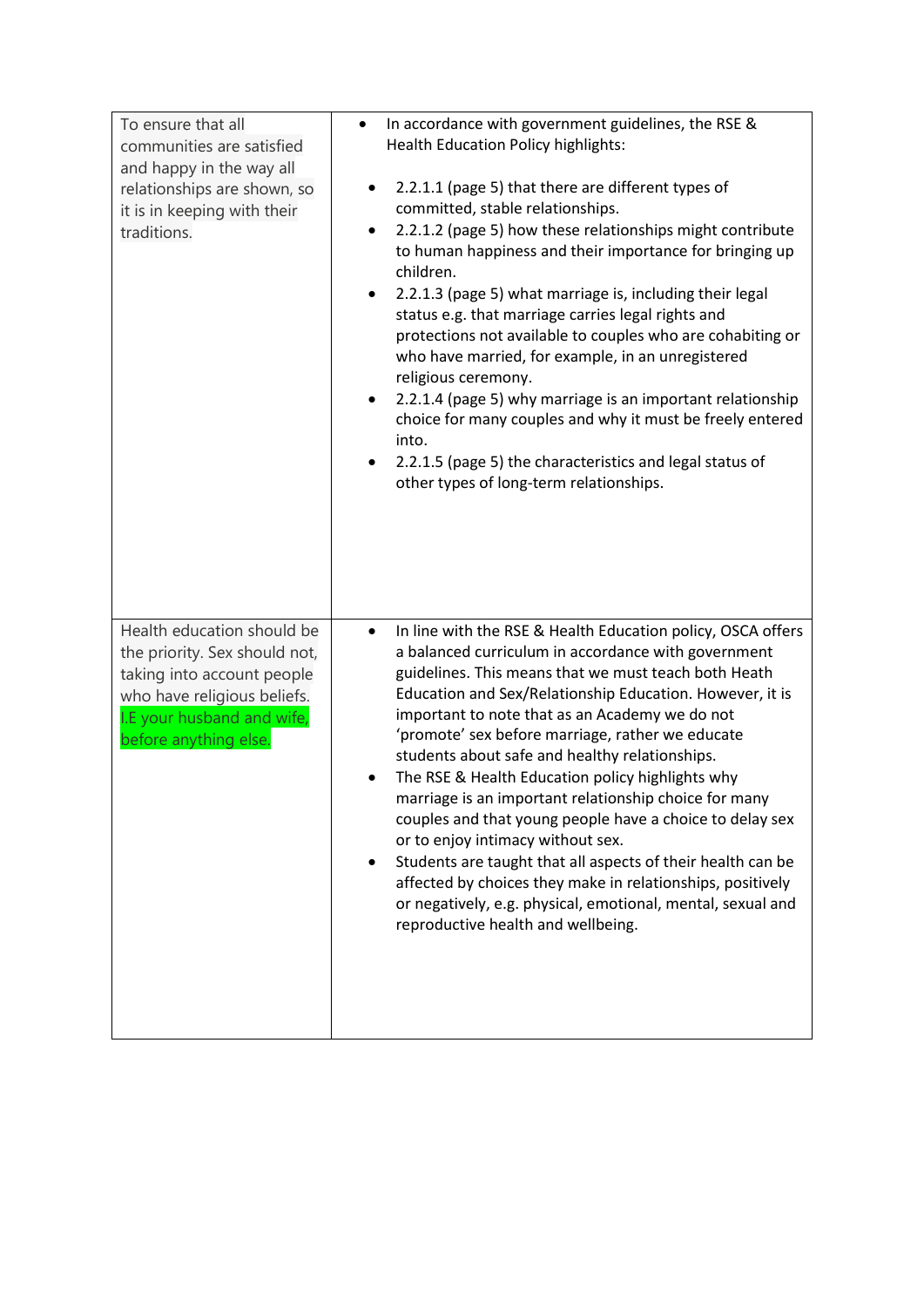9. Is there anything that you think we have not covered that needs to be addressed within the RSE and Health Education curriculum? If so, please specify in which year group this should be included.

| Parental Response                                                                                                                                                                | <b>OSCA Response</b>                                                                                                                                                                                                                                                                                                                                                                                                                                                                                                                                                                                                                                                                                                                                                                                                                                                                                                                                                                                                                                    |
|----------------------------------------------------------------------------------------------------------------------------------------------------------------------------------|---------------------------------------------------------------------------------------------------------------------------------------------------------------------------------------------------------------------------------------------------------------------------------------------------------------------------------------------------------------------------------------------------------------------------------------------------------------------------------------------------------------------------------------------------------------------------------------------------------------------------------------------------------------------------------------------------------------------------------------------------------------------------------------------------------------------------------------------------------------------------------------------------------------------------------------------------------------------------------------------------------------------------------------------------------|
| Consent should be taught<br>from right at the start, not<br>left until yr 11, consent is<br>extremely important and<br>with all years it should be<br>stressed upon.             | At OSCA we operate a spiral curriculum within RSE &<br>Health Education. This means that topics are revisited<br>over time, and each time in greater depth than the last.<br>Themes surrounding the topic of consent are introduced<br>٠<br>in Year 7 and revisited throughout a student's journey at<br>OSCA.<br>For example, students are introduced to the topic of<br>consent through the theme of Healthy Relationships in<br>Years 7-9 relating to "falling in love" and "teenage<br>pregnancy". Students revisit these themes in Year 9,<br>where they explore consent in some depth. The topic is<br>integrated into sessions in Year 10, such as "sex for the<br>first time". Then again, the topic of consent is revisited<br>within Year 11 in greater depth.<br>The level of understanding of topics (including consent) at<br>each developmental stage of a child's life and the teaching<br>resources used, have been created in collaboration with a<br>number of approved sources such as the PSHE<br>Association, Childline and BROOK. |
| Mental health issues. How<br>important health is to<br>wellbeing. The importance<br>of fresh air, socially<br>interacting face to face and<br>not just on electronic<br>devices. | Mental Health is covered throughout a student's journey<br>at OSCA. As a whole school we explore Mental Health<br>Week and Children's Mental Health Week.<br>The importance of "fresh air and social interaction" are<br>taught through topics such as; Healthy Living, Sleep Health<br>and Responsible Health.<br>This is also highlighted in the RSE & Health Education<br>Policy 2.2.8 The positive associations between physical<br>activity and promotion of mental wellbeing, including as<br>an approach to combat stress. (page 8)<br>In addition, we cover a wide range of topics throughout<br>each term on the subject of mental health including;<br>depression, resilience, mindfulness, dealing with anxiety,<br>growth mindsets and managing stress.<br>Every session within RSE & Health Education signposts<br>where students can go to get help. Support for students is<br>also signposted around the Academy.                                                                                                                       |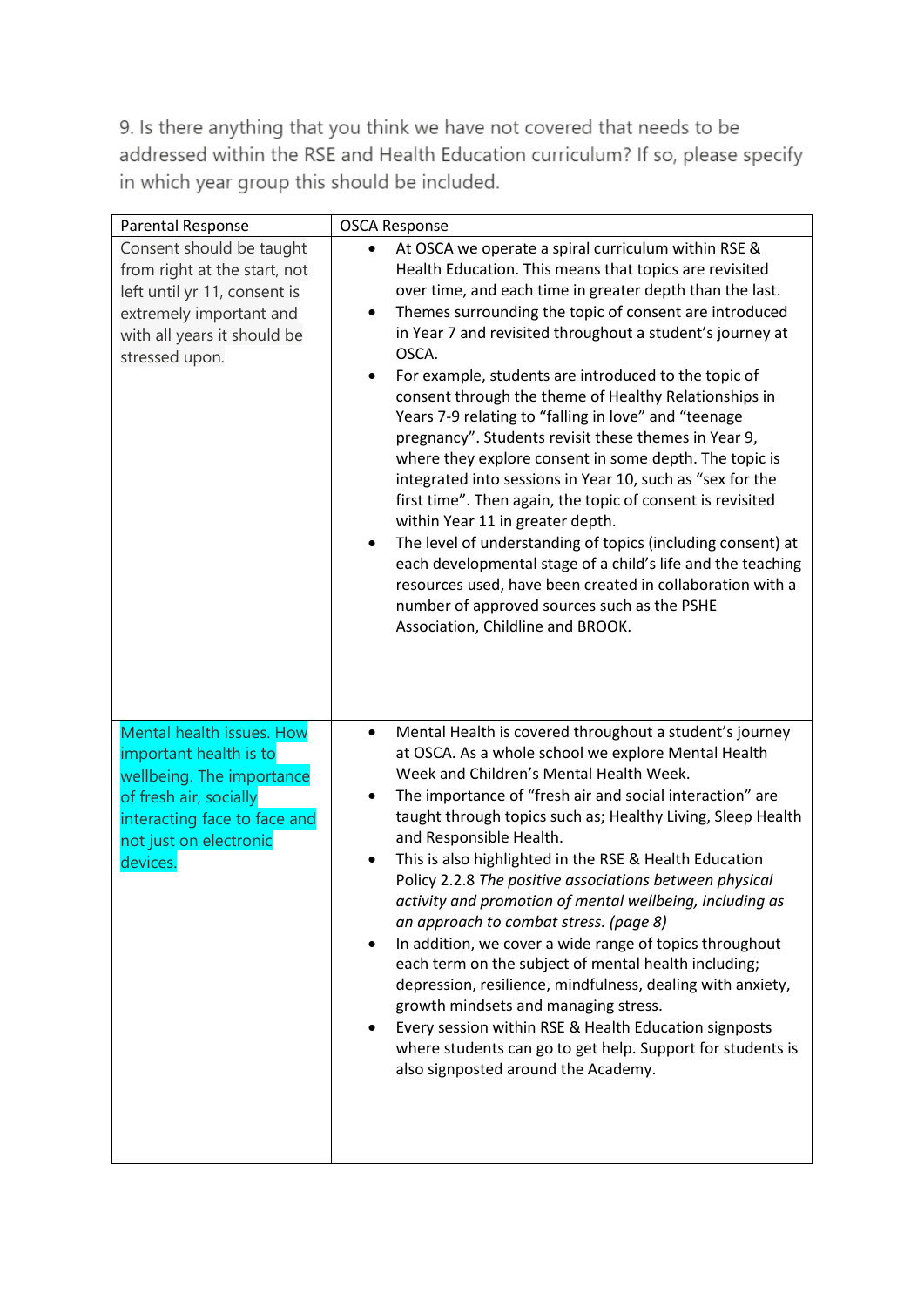10. As a parent, do you feel like you need more information or guidance on specific topics? How would this information be best communicated? Please do get in contact with us by providing your name and contact details should you wish to discuss anything further.

| Parental Response                                                                                                       | <b>OSCA Response</b>                                                                                                                                                                                                                                                                                                                                                                                                                                                                                                                                                                                                                                                                                                                                                                                                                                                                                           |  |
|-------------------------------------------------------------------------------------------------------------------------|----------------------------------------------------------------------------------------------------------------------------------------------------------------------------------------------------------------------------------------------------------------------------------------------------------------------------------------------------------------------------------------------------------------------------------------------------------------------------------------------------------------------------------------------------------------------------------------------------------------------------------------------------------------------------------------------------------------------------------------------------------------------------------------------------------------------------------------------------------------------------------------------------------------|--|
| On your website it's<br>difficult to find the<br>area on how to pull<br>your child out of<br>certain aspects of<br>RSE. | We have made it easier to access the RSE Policy and information<br>on how to withdraw your child from certain aspects of the RSE<br>curriculum on the Academy website.<br>Go to the Parent Tab - Select RSE & Health Education Policy<br>from the dropdown menu – go to page 14 of the RSE policy.<br>If a parent/carer wishes their child to be withdrawn from RSE<br>lessons, they should put in writing which aspects of the<br>programme they do not wish their child to participate in and<br>send this to the academy addressed to Mrs Kaur (PSHE Lead).<br>Parents will not be able to withdraw their child from<br>Relationships education in primary school or secondary school.<br>At secondary school level parents will be able to withdraw their<br>child from Sex education (other than the Sex education which<br>sits in the National Curriculum as part of science in maintained<br>schools). |  |